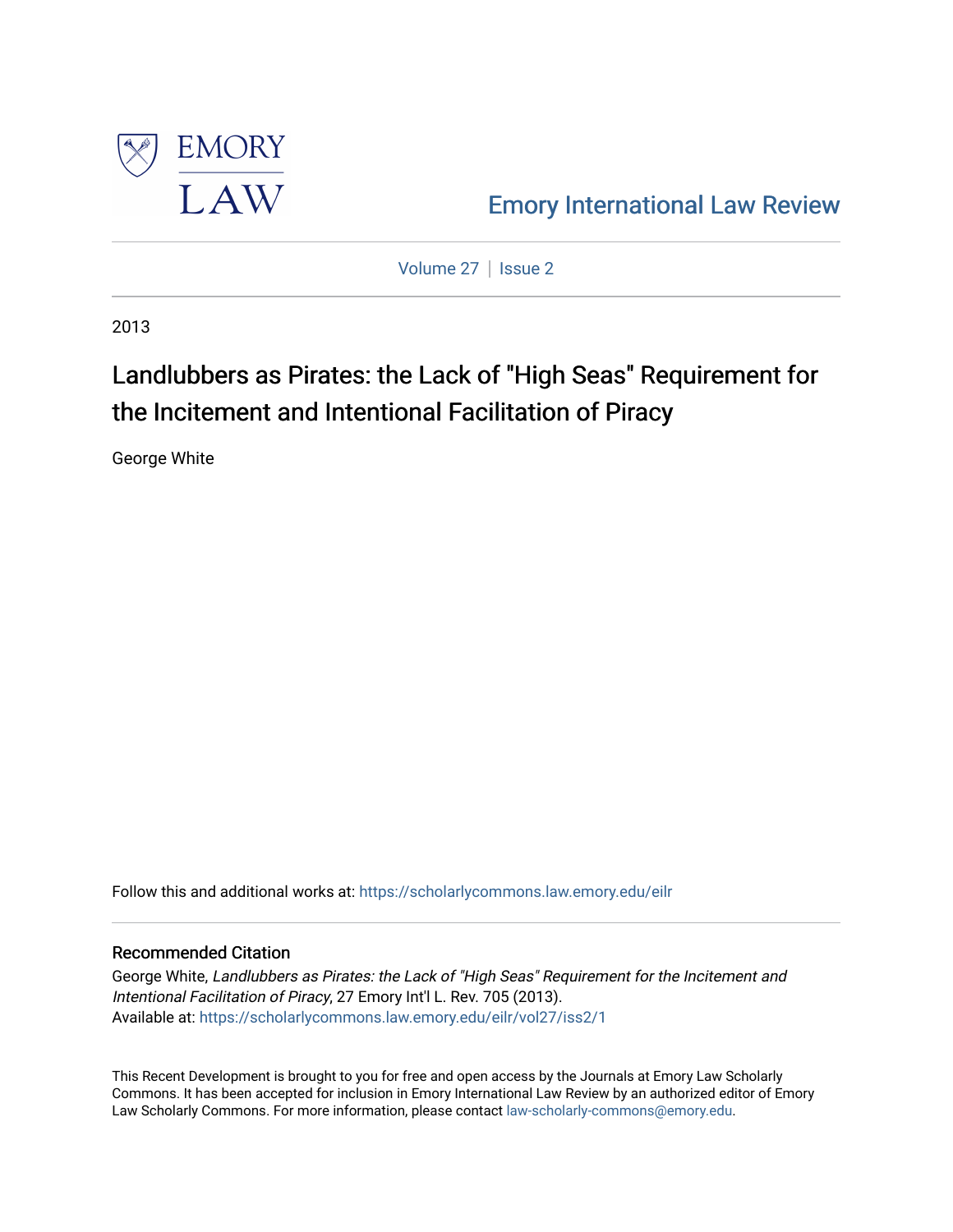## **LANDLUBBERS AS PIRATES: THE LACK OF "HIGH SEAS" REQUIREMENT FOR THE INCITEMENT AND INTENTIONAL FACILITATION OF PIRACY**

*George White*<sup>∗</sup>

#### **ABSTRACT**

*This commentary seeks to explain and evaluate the reasoning behind the recent finding, in* United States v. Ali Mohamed Ali, *that acts amounting to the intentional facilitation or incitement of piracy can constitute piracy in international law, and are subject to universal jurisdiction, even when those acts occurred within the territorial jurisdiction of a State. It argues that the decision has a sound basis in the orthodox rules of treaty interpretation. Although some have argued that universal jurisdiction can inhere over acts of piracy only where those acts of piracy occur beyond territorial jurisdiction, there is a strong legal and principled basis for the contrary conclusion. The decision invites a wider discussion of the limits of "intentional facilitation," brief consideration of which suggests that the lack of a high seas requirement is likely to be expedient and unproblematic.*

#### **INTRODUCTION**

Suppose Defendant *D*, who remains within the territorial jurisdiction of state *X*, intentionally facilitates acts of piracy, which occur on the high seas, beyond the territorial jurisdiction of any state*. D* then travels to state *Y*. Has *D* committed piracy under international law and, if so, can *Y* invoke universal jurisdiction to prosecute *D* for the acts of facilitation he performed within *X*? The Court of Appeals for the District of Columbia (D.C. Circuit) in *United States v. Ali Mohamed Ali* recently answered both questions in the affirmative: Acts amounting to the intentional facilitation or incitement of piracy can constitute piracy in international law and are subject to universal jurisdiction, even when those acts occurred within the territorial jurisdiction of a state.<sup>1</sup>

<sup>∗</sup> George White received a B.A. (First Class Hons.) in History from University College London and a B.A. (Hons.) in Law from the University of Cambridge. He is currently a Bar Professional Training Course candidate at City University, London. The author would like to thank the editors of the *Emory International Law Review* for their assistance in preparing this Article. Remaining errors are the author's own.

<sup>&</sup>lt;sup>1</sup> United States v. Ali, 718 F.3d 929, 942 (D.C. Cir. 2013).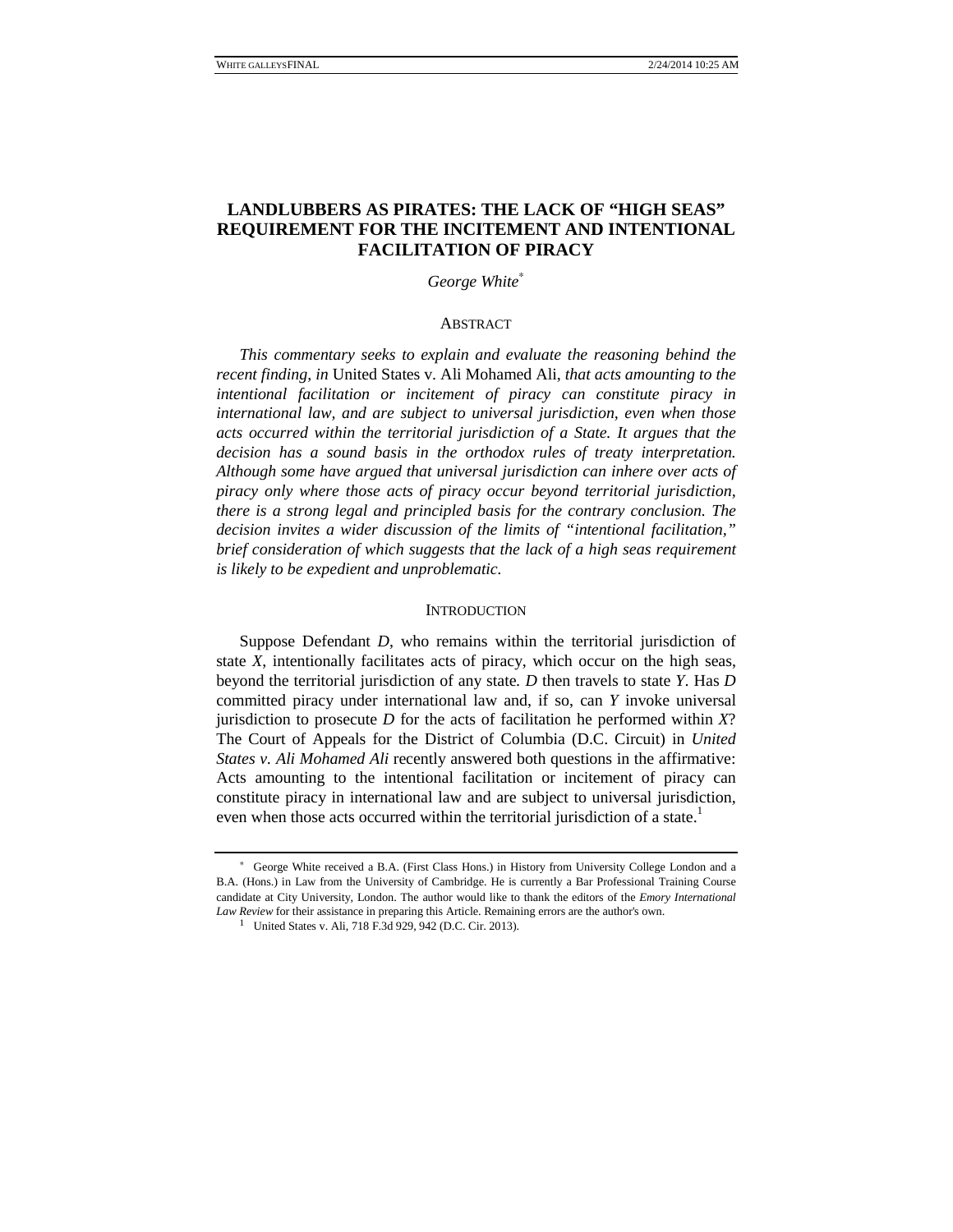This ruling runs contrary to numerous academic and judicial proclamations that piracy is necessarily committed beyond the territorial jurisdiction of any state, $\overline{a}$  but the conclusion ultimately should be welcomed. It arose from application of the orthodox rules of treaty interpretation and is supported by a principled rationale. The case also has wider implications. Brief consideration of the problem before the court will facilitate an evaluation of the reasoning in *Ali*, followed by consideration of the broader relevance of that decision.

Piracy is defined in Article 101 of the U.N. Convention on the Law of the Sea 1982 (UNCLOS).<sup>3</sup> Article 101 establishes three ways in which piracy can be committed. First, under Article 101(a), *D* commits piracy for the following:

[A]ny illegal acts of violence or detention . . . committed for private ends by the crew or passengers of a private ship and directed:

(i) on the high seas, against another ship or aircraft . . . or

(ii) against a ship, aircraft, persons in a place outside the jurisdiction of any State.<sup>4</sup>

Second, under Article 101(b), *D* commits piracy by "any act of voluntary participation in the operation of a ship or of an aircraft with knowledge of facts making it a pirate ship or aircraft."<sup>5</sup>

Third, and most significantly for present purposes, *D* commits piracy under Article 101(c) by "any act of inciting or of intentionally facilitating an act described in subparagraph (a) or (b)."6

The court in *Ali* was required to determine whether the acts of facilitation in Article  $101(c)$  could occur within the territorial jurisdiction of a state.<sup>7</sup> The facts giving rise to that question require a brief clarification.

<sup>2</sup> *See, e.g.*, United States v. Yousef, 327 F.3d 56, 104 (2d Cir. 2003); United States v. Hasan, 747 F. Supp. 2d 599, 602 (E.D. Va. 2010); Arrest Warrant of 11 April 2000 (Dem. Rep. Congo v. Belg.), 2002 I.C.J. 4, 37 (Feb. 14) (separate opinion of President Guillaume); *Id.* at 55 (declaration of Judge Ranjeva); *Id.* at 79 (joint separate opinion of Judges Higgins, Kooijmans, and Buergenthal); S.S. Lotus (Fr. v. Turk.), 1927 P.C.I.J. (ser. A) No. 10, at 26 (Sept. 7); Lucas Bento, *Toward an International Law of Piracy Sui Generis*, 29 BERKELEY J. INT'L L. 399, 418–19 (2011); Barry H. Dubner, *On the Definition of the Crime of Sea Piracy Revisited*, 42 J. MAR L. & COM. 71, 76 (2011); Yvonne M. Dutton, *Maritime Piracy and the Impunity Gap,* 86 TUL. L. REV. 1112, 1124 (2011). 3

<sup>&</sup>lt;sup>3</sup> United Nations Convention on the Law of the Sea, art. 101, Dec. 10, 1982, 1833 U.N.T.S. 3 [hereinafter UNCLOS]. 4 *Id.* art. 101(a). The wording of Article 101(a) also extends to other conduct, which is irrelevant for

present purposes.<br><sup>5</sup> *Id.* art. 101(b).

<sup>6</sup> *Id.* art. 101(c).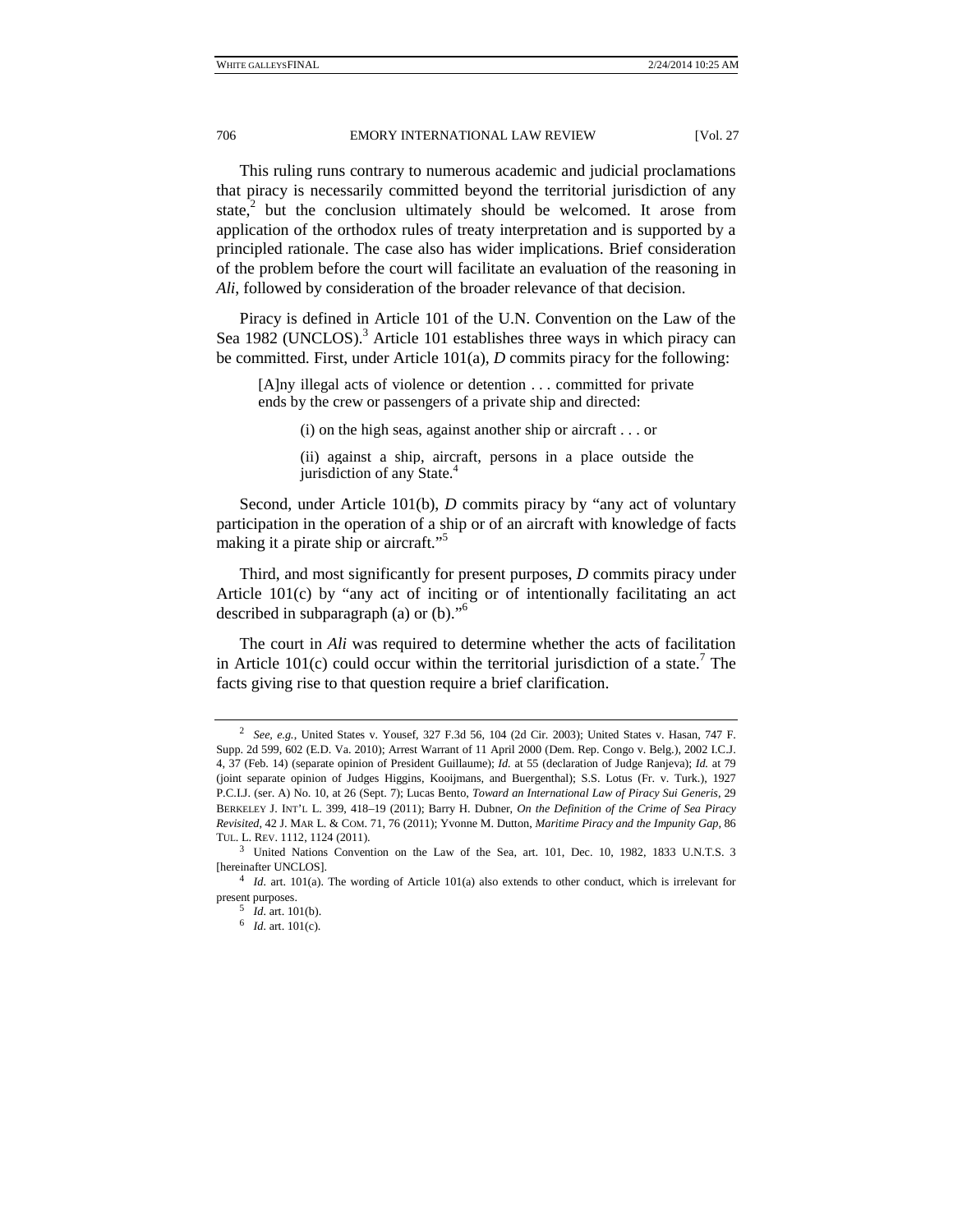#### I. THE FACTS OF *ALI*

The defendant, Ali, was a politician in the self-proclaimed Republic of Somaliland, situated within Somalia.<sup>8</sup> He received an email purporting to invite him to a conference in North Carolina but was arrested on arrival in the United States.<sup>9</sup> Prosecutors alleged that Ali, while in Somali territory, negotiated ransom payments on behalf of individuals who had seized a vessel on the high seas.10 That seizure would unquestionably constitute piracy under UNCLOS Article 101(a). Ali was also alleged to have acted as an interpreter between the captors and the captured crew while on board the ship.<sup>11</sup> There was a period of only "minutes" when Ali was on board the ship while it was traversing the high seas, but a lack of evidence rendered it "very difficult" to determine precisely when Ali was and was not within the territorial jurisdiction of Somalia.12

Ali had been charged with committing piracy under the law of nations, amongst other offenses,  $^{13}$  on the basis that he aided and abetted piracy.<sup>14</sup> The trial court noted that Congress would arguably have violated international law if 18 U.S.C. § 1651, incorporating "the crime of piracy as defined by the law of nations"<sup>15</sup> into U.S. law, were to "[proscribe] non-high seas conduct."<sup>16</sup> As a result of the rebuttable presumption that Congress legislates in accordance with international law, $^{17}$  the charge of aiding and abetting piracy was restricted to acts of aiding and abetting committed beyond the territorial jurisdiction of a state.<sup>18</sup> Conversely, the D.C. Circuit decided that the international law of piracy encompassed acts of incitement and intentional facilitation committed within state territory, permitting an expansive interpretation of  $\S$  1651.<sup>19</sup>

<sup>7</sup> United States v. Ali, 718 F.3d 929, 937 (D.C. Cir. 2013).

<sup>8</sup> *Id.* at 933. 9 *Id.*

<sup>10</sup> *Id.* at 932. 11 *Id.* at 933. 12 United States v. Ali, 885 F.Supp.2d 55, 58 (D.D.C. 2012).

<sup>&</sup>lt;sup>13</sup> Those offenses were conspiracy to commit piracy, conspiracy to commit hostage taking, and aiding and abetting hostage taking. *Id.* at 56.<br><sup>14</sup> *Ali*, 718 F.3d at 936.<br><sup>15</sup> 18 U.S.C. § 1651 (2012).<br><sup>16</sup> *Ali*, 885 F.Supp.2d at 32.

<sup>16</sup> *Ali*, 885 F.Supp.2d at 32. 17 *See id.* at 24 (citing Schooner Charming Betsy, 6 U.S. (2 Cranch) 64, 114 (1804)). 18 *Ali*, 885 F.Supp.2d at 31–32. 19 *Ali,* 718 F.3d at 941.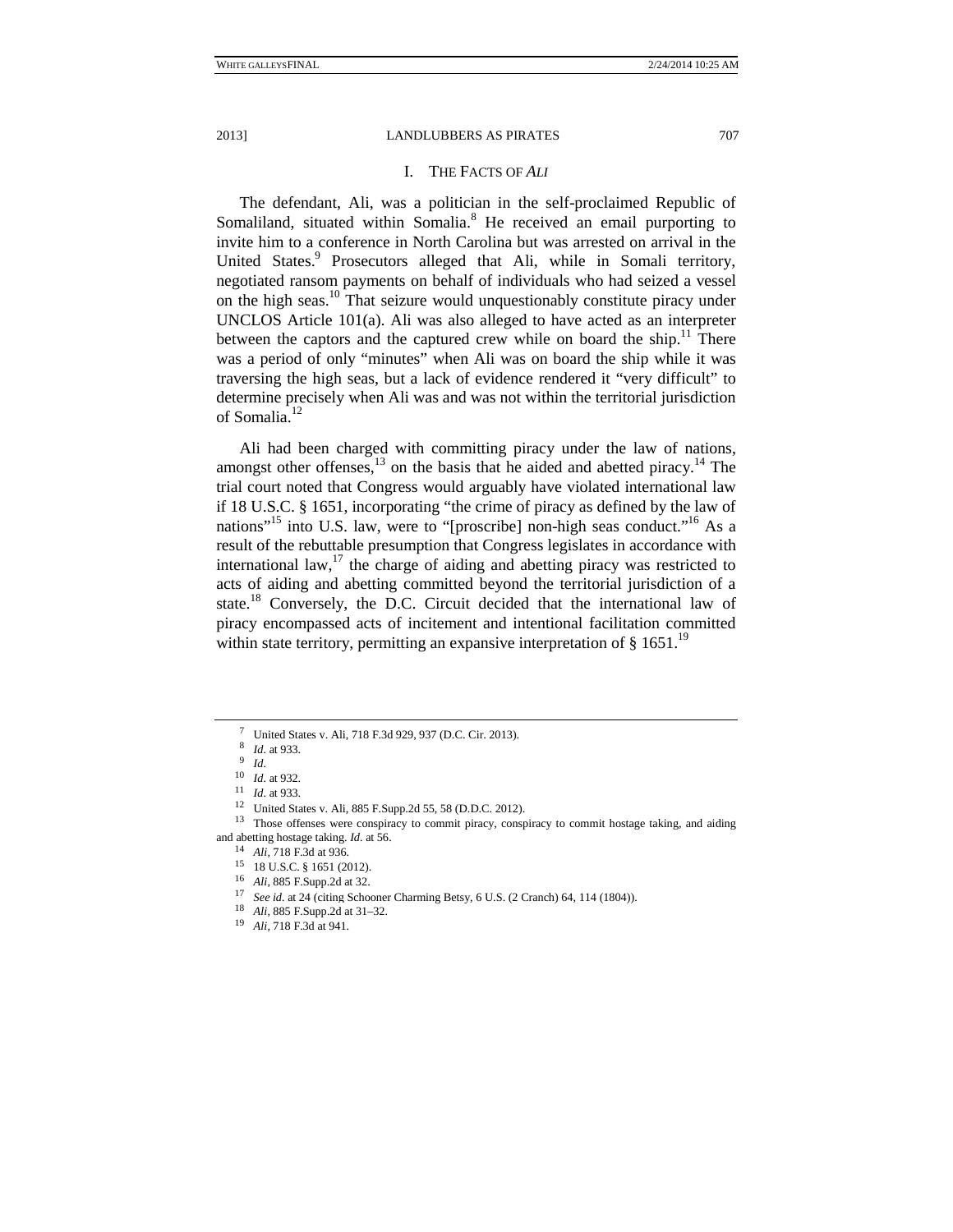#### II. THE STARTING-POINT OF THE D.C. CIRCUIT

The D.C. Circuit began its analysis by examining the text of UNCLOS according to treaty interpretation standards of the 1969 Vienna Convention on the Law of Treaties (VCLT).<sup>20</sup> Article 31 of the VCLT states: "A treaty shall be interpreted in good faith in accordance with the ordinary meaning to be given to the terms of the treaty in their context and in the light of its object and purpose." $^{21}$ 

Unlike UNCLOS Article 101(a), Article 101(c) makes no reference to the location of the *actus reus*: "[A]ny act of inciting or of intentionally facilitating an act described in subparagraph (a) or  $(b)$ " suffices.<sup>22</sup> Indeed, the United Nations Division for Ocean Affairs and the Law of the Sea has also observed that Article 101(c) "does not explicitly set forth any particular geographic scope."<sup>23</sup> One might well expect express inclusion of any such requirement, given its inclusion in Article 101(a).

Jonathan Bellish has rejected that interpretation, arguing that it is based on the false premise that there is a discrepancy between paragraphs (a) and (c).<sup>24</sup> Bellish observes that the "high seas" requirement in (a) relates only to the location of the victim, not of the perpetrator.<sup>25</sup> If there is no express "high seas" requirement in (a), yet still a general consensus that the acts referred to in (a) cannot be committed within the territorial jurisdiction of any state, then the lack of express "high seas" requirement in (c) is equally unproblematic.<sup>26</sup>

That argument is unpersuasive, however. Although it raises legitimate questions relating to common interpretations of Article 101(a), it does not address the fundamental fact that the language of Article 101(c) is expansive, containing no geographical qualification: "[*A*]*ny* act of . . . intentional

<sup>20</sup> *Id.* at 937. 21 Vienna Convention on the Law of Treaties, art. 31(1), May 23, 1969, 1155 U.N.T.S. 331 [hereinafter VCLT]. 22 UNCLOS, *supra* note 3, art. 101(c). 23 *Id.* at 4 n.15. 24 Jonathan Bellish, *A High Seas Requirement for Inciters and Intentional Facilitators of Piracy* Jure

Gentium *and Its (Lack of) Implications for Impunity* 11–12 (One Earth Future – Oceans Beyond Piracy Project, Working Paper, Feb. 2013), *available at* http://ssrn.com/abstract=2226030. 25 *Id.* 

<sup>26</sup> *Id.*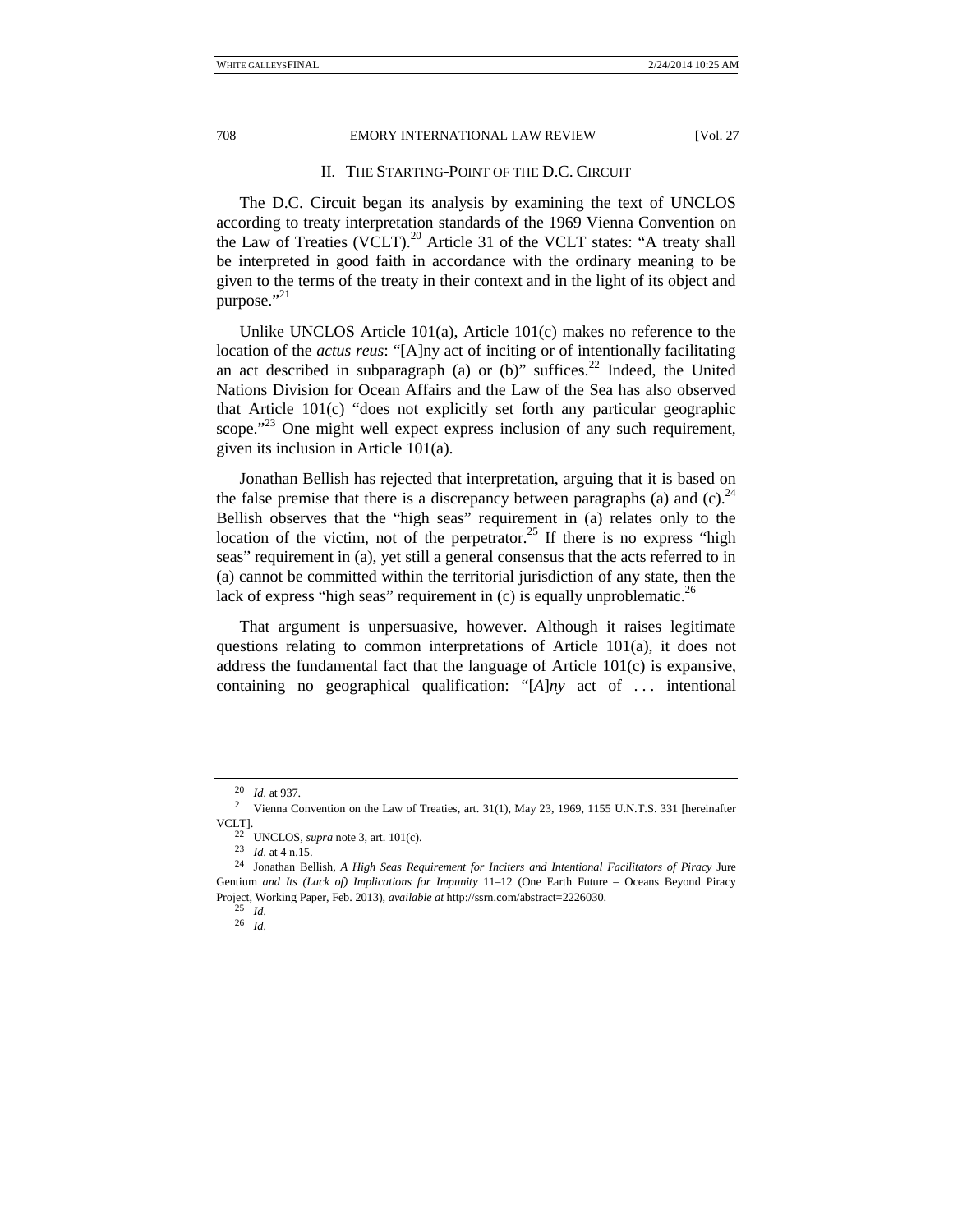facilitation" suffices. $27$  As a result, the court was no doubt correct to start from the premise that Article 101(c) entails no "high seas" requirement.<sup>28</sup>

The D.C. Circuit, unlike the lower court,<sup>29</sup> did not consider the numerous academic and judicial opinions to the effect that piracy is necessarily committed on the high seas. $30$  That approach is entirely appropriate because "interpretation must be based above all upon the text of the treaty."<sup>31</sup> As the International Court of Justice (ICJ) explained in *Libya/Chad*: "By entering into the Treaty, the parties recognized the frontiers to which the text of the Treaty referred; the task of the Court is thus to determine the exact content of the undertaking entered into."32

Despite the ICJ's holding, Ali raised three challenges to the court's textual interpretation. $^{33}$  All three were justifiably rejected. $^{34}$ 

#### III. ALI'S CONTEXTUAL ARGUMENT

Ali's first argument was contextual. UNCLOS Article 86 clarifies that Part VII of UNCLOS, including Article 101, applies "to all parts of the sea that are not included in the exclusive economic zone, in the territorial sea or in the internal waters of a State."35 Because VCLT Article 31 requires the terms of a treaty to be given their "ordinary meaning . . . in their context," it could be argued plausibly that such a "high seas" requirement should be imputed into UNCLOS Article  $101(c)$ .<sup>36</sup> On this basis, the District Court had "agree[d] with Ali that the language of Article 101 cannot override Article 86's forceful statement," $37$  with the result that the prosecution was required to demonstrate that "Ali intentionally facilitated acts of piracy while he was on the high seas."38

<sup>27</sup> UNCLOS, *supra* note 3, art. 101 (emphasis added). 28 United States v. Ali, 718 F.3d 929, 942 (D.C. Cir. 2013).

<sup>29</sup> United States v. Ali, 885 F.Supp.2d 17, 31–33 (D.D.C. 2012).

<sup>30</sup> *See generally* United States v. Yousef, 327 F.3d 56 (2d Cir. 2003); United States v. Hasan, 747 F. Supp. 2d 599 (E.D. Va. 2010); Arrest Warrant of 11 April 2000 (Dem. Rep. Congo v. Belg.), 2002 I.C.J. 4

<sup>(</sup>Feb. 14). 31 Territorial Dispute (Libya/Chad), 1994 I.C.J. 6, 22 (Feb. 3).

<sup>32</sup> *Id.*

<sup>&</sup>lt;sup>34</sup> *Id.* at 946.<br><sup>35</sup> UNCLOS, *supra* note 3, art. 86.<br><sup>36</sup> VCLT, *supra* note 21, art. 31.<br><sup>37</sup> *Ali*, 885 F.Supp.2d at 32 n.20; *see also* Bellish, *supra* note 24, at 15.<br><sup>38</sup> *Ali*, 885 F.Supp.2d at 32.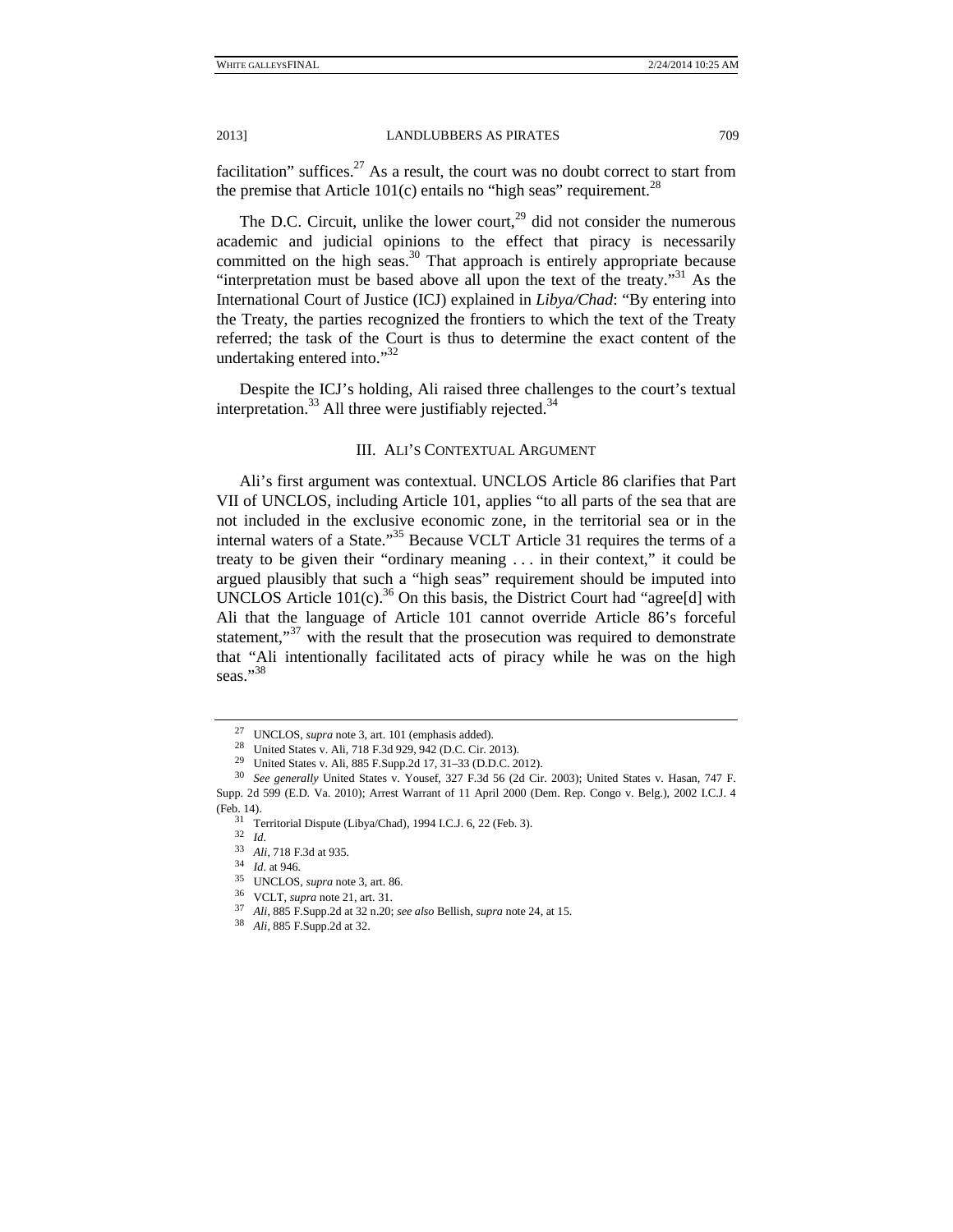The D.C. Circuit was no doubt correct to reject that argument on the basis that such an interpretation would cause "numerous redundancies."39 Although the court justified that interpretative approach with reference municipal precedent, $4^{0}$  international law similarly requires a treaty to be interpreted so that words are not deprived of their effect: "It would indeed be incompatible with the generally accepted rules of interpretation to admit that a provision of this sort occurring in a special agreement should be devoid of purport or effect."<sup>41</sup>

As the D.C. Circuit noted, express references to "the high seas" in other provisions would be utterly without effect if Article 86 imputed a general "high seas" requirement for every provision within Part VII. $^{42}$  Furthermore, certain provisions within Part VII simply cannot be restricted to the high seas. For instance, the court drew attention to Article 92(1), prohibiting flagchanging in a port of call, and to Article 100, concerning "the repression of piracy on the high seas or in any other place outside the jurisdiction of any State."<sup>43</sup>

According to the D.C. Circuit, Article 86 merely explicates "the term 'high seas' for that portion of the treaty most directly discussing such issues."<sup>44</sup> This interpretation conforms with UNCLOS Article 2, the first provision of UNCLOS Part II, which clarifies the meaning and status of the "territorial sea."<sup>45</sup> Article 34, introducing Part III, similarly clarifies the extent and status of internationally navigable straits: the waters to which Part III relates.<sup>46</sup> A properly contextual reading of UNCLOS, recognizing this pattern, suggests that Article 38 "makes the most sense as an introduction to Part IV . . . and not as a limit on jurisdictional scope."<sup>47</sup> The Court of Appeals for the Fourth Circuit has since arrived at the same conclusion. $48$ 

<sup>39</sup> United States v. Ali, 718 F.3d 929, 937 (D.C. Cir. 2013).

<sup>40</sup> *Id.* (citing Dean v United States, 556 U.S. 568, 573 (2009)) ("Where Congress includes particular language in one section of a statute but omits it in another section of the same Act, it is generally presumed that Congress acts intentionally and purposely in the disparate inclusion or exclusion." (internal quotations

omitted)).<br>
<sup>41</sup> Corfu Channel (U.K. v Alb.) 1949 I.C.J. 4, 24 (April 9).<br>
<sup>42</sup> Ali, 718 F.3d at 937.<br>
<sup>43</sup> Id. (citations omitted).<br>
<sup>44</sup> Id. at 938.<br>
<sup>45</sup> UNCLOS, *supra* note 3, art. 2.<br>
<sup>46</sup> Id. art. 34<br>
<sup>47</sup> Ali, 718 introduction . . . . It does not purport to limit the more specific structure and texts contained in Article 101.")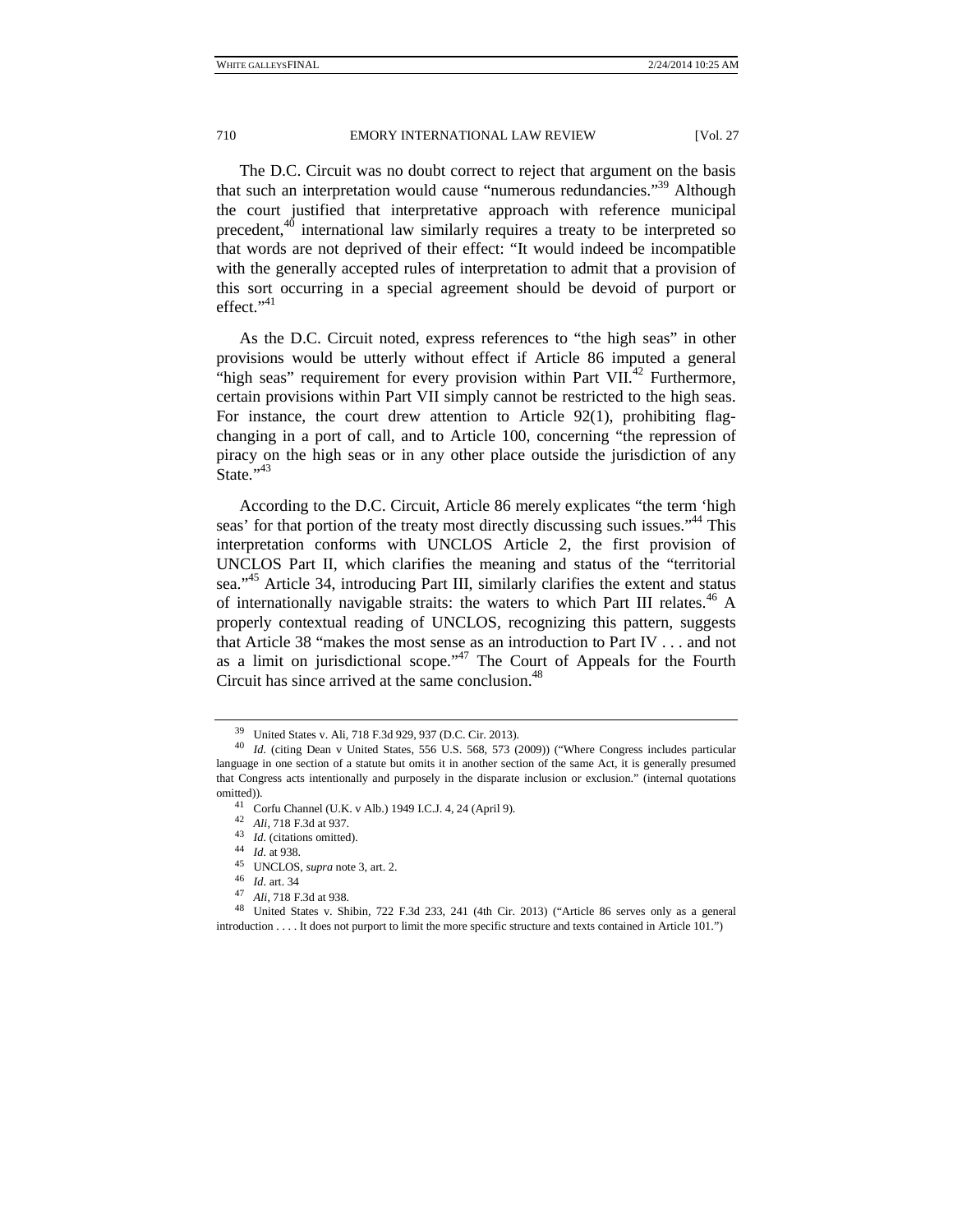#### IV. ALI'S JURISDICTIONAL ARGUMENT

Ali's second argument was jurisdictional. He argued that, even if the substantive crime of piracy could be committed by facilitation from within Somalia, UNCLOS Article 105 limits universal jurisdiction over piracy. This Article provides:

On the high seas, or in any other place outside the jurisdiction of any State, every State may seize a pirate ship or aircraft, or a ship or aircraft taken by piracy and under the control of pirates and arrest the persons and seize the property on board. The courts of the State which carried out the seizure may decide upon the penalties to be imposed.<sup>49</sup>

Ali argued that jurisdiction conferred by Article 105 was unavailable to the prosecution because Ali was apprehended within U.S. territory.<sup>50</sup> Ali's assumption that Article 105 displaced any residual bases of territorial or universal jurisdiction might appear warranted by the Security Council's repeated affirmations that "international law, as reflected in [UNCLOS], in particular its [A]rticles 100, 101 and 105, sets out *the* legal framework applicable to countering piracy."51 Nonetheless, the D.C. Circuit rejected Ali's argument.

Instead, Article 105 was understood to merely illustrate "the broad authority of nations to apprehend pirates even in international waters."<sup>52</sup> Explaining that interpretation, the court contemplated the absurdity of a situation in which a state lacked jurisdiction to prosecute a known pirate purely because the pirate was found within its territory, rather than outside the territorial jurisdiction of any state.<sup>53</sup> Such an argument nonetheless overlooks the controversy surrounding the prosecution of pirates by so-called "third states," which lack any connection to defendant or their arrest.<sup>54</sup>

<sup>49</sup> UNCLOS, *supra* note 3, art. 105. 50 *Ali*, 718 F.3d at 938. 51 S.C. Res. 2039 ¶ 5, U.N. Doc. S/RES/2039 (February 29, 2012) (emphasis added); S.C. Res. 2018 ¶ 6, U.N. Doc. S/RES/2018 (October 31, 2011); S.C. Res. 2015 ¶ 6, U.N. Doc. S/RES/2015 (October 24, 2011); S.C. Res. 1976 ¶ 8, U.N. Doc. S/RES/1976 (April 11, 2011); S.C. Res. 1918 ¶ 3, U.N. Doc. S/RES/1918 (April 27, 2010). 52 *Ali*, 718 F.3d at 938. 53 *Id.*

<sup>54</sup> *See, e.g.*, James Thuo Gathii, *Jurisdiction to Prosecute Non-National Pirates Captured by Third States under Kenyan and International Law*, 31 LOY. L.A. INT'L & COMP. L. REV. 363 (2009); Eugene Kontorovich, *International Decisions*–United States v. Shi*,* 103 AM. J. INT'L L. 734*,* 739 (2009).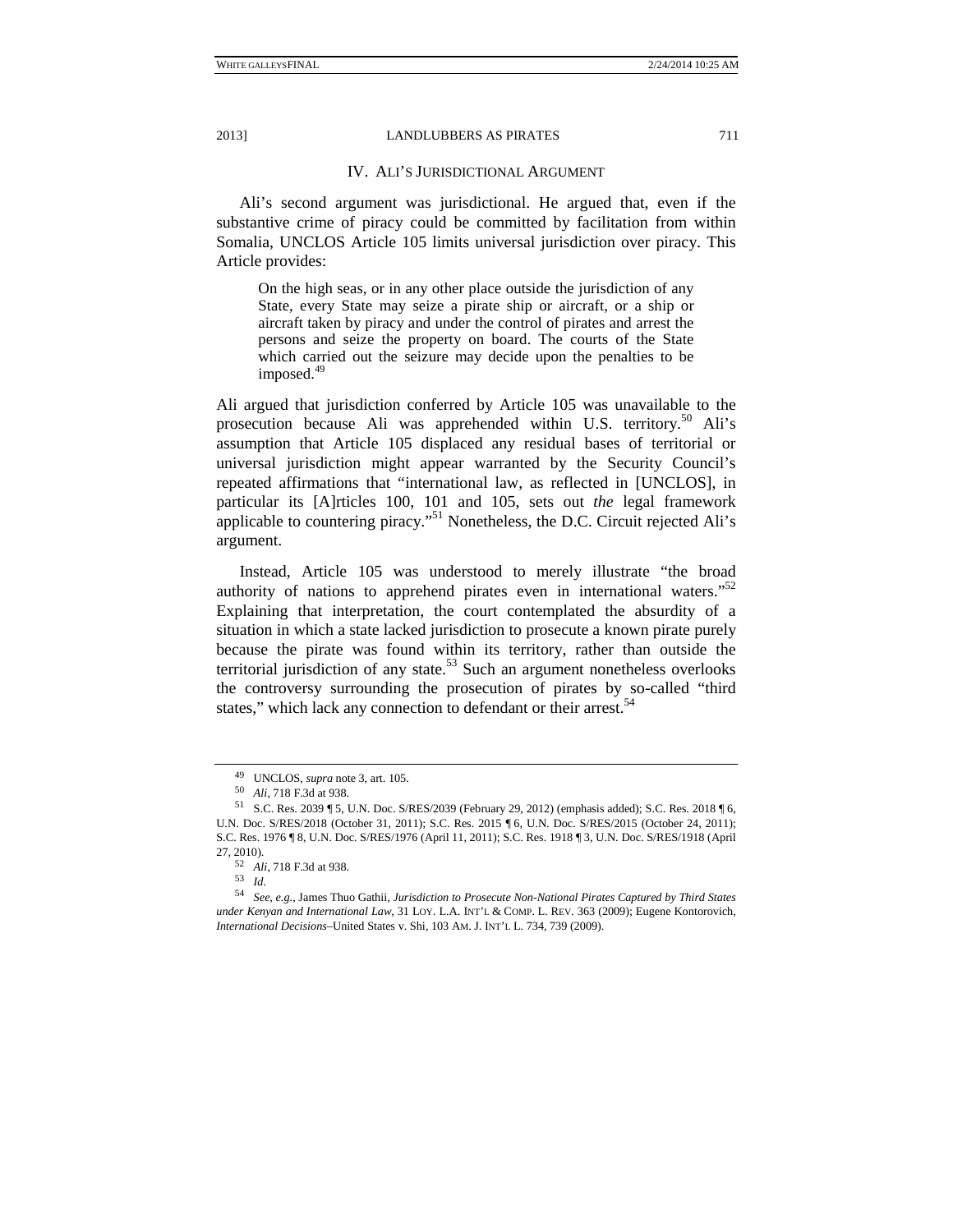Despite such problems, the court's conclusion must be correct. In a Dutch case, not discussed by the D.C. Circuit, the defendant had been apprehended on the high seas by Danish forces.<sup>55</sup> The Rotterdam District Court convincingly rejected the idea that the jurisdiction provided by Article 105 "would prevent the execution of universal jurisdiction based on the national law of [states other than the apprehending state],<sup>"56</sup> indicating that Article 105 cannot be an exhaustive statement of circumstances under which pirates may be prosecuted. Such exclusivity, it reasoned, "cannot be concluded from the text of the provision, nor is there any other clue that this would have been intended."<sup>57</sup> State practice, which consists of the prosecution of pirates other than by the apprehending state and without any jurisdictional nexus to the prosecuting state,<sup>58</sup> supports that outcome and lends credence to the approach in *Ali*.

Although the D.C. Circuit was consequently correct that Article 105 did not restrict the scope of universal jurisdiction over acts of piracy, some might question its assumption that universal jurisdiction inhered over Ali's conduct in the first place. Judges Buergenthal, Higgins, and Kooijmans of the ICJ have, for instance, observed: "[T]he only clear example of an agreed exercise of universal jurisdiction was in respect of piracy, *outside of any territorial jurisdiction*."59 Indeed, there is a wealth of authority to suggest that the "universal jurisdiction" inhering over piracy is premised on the assumption that piracy is necessarily committed beyond any territorial jurisdiction.<sup>60</sup> These arguments seem to be premised on a distortion of the term "universal

<sup>55</sup> The "Cygnus" Case (Somali Pirates), 145 I.L.R. 491, 491–92 (Rb. Rotterdam 2010) (Neth.).<br>56  $Id.$  at 494.

<sup>57</sup> *Id.: see also* DOUGLAS GUILFOYLE, SHIPPING INTERDICTION AND THE LAW OF THE SEA 40-41 (2009); Maggie Gardner, *Piracy Prosecutions in National Courts*, 10 J. INT'L CRIM. JUST. 797, 804–05 (2012). 58 *See* United States v. Shi, 525 F.3d 709, 721–23 (9th Cir. 2008); Republic v. Mohamed Ahmed Ise,

Crim. Side No. 75 of 2010, ¶ 22 (S.C.) (Sey.), *available at* http://law.case.edu/grotian-moment-blog/ documents/CR75-2010-Judgment.pdfs; *see also* United States v. Hasan, 747 F. Supp. 2d 599, 608 (E.D. Va. 2010); Republic v Abdukar Ahmed*,* Crim. Side No. 21 of 2011, ¶ 3 (S.C.) (Sey.), *available at* http://law.case. edu/grotian-moment-blog/documents/CR21-2011-Judgment.pdf; Republic v Mohamed Aweys Sayid, Crim. Side, No.19 of 2010, ¶ 37, (S.C.) (Sey.), *available at* http://law.case.edu/grotian-moment-blog/documents/ CR19-2010-Judgment1.pdf. 59 Arrest Warrant of 11 April 2000 (Dem. Rep. Congo v. Belg.), 2002 I.C.J. 4, 37 (Feb. 14) (separate

opinion of Judges Higgins, Buergenthal and Kooijmans) (emphasis added).

<sup>60</sup> *See supra* text accompanying note 2; *see also* Harvard Research in Int'l Law, *The Comment to the Draft Convention on Jurisdiction with Respect to Crime*, 29 AM. J. INT'L. L. (Supp.) 443, 566 (1935). *But see Kiobel* v. *Royal Dutch Petroleum Co*., 133 S. Ct. 1659, 1666, 1667 (2013) ("Piracy *typically* occurs on the high seas, beyond the territorial jurisdiction of the United States or any other country." (emphasis added)).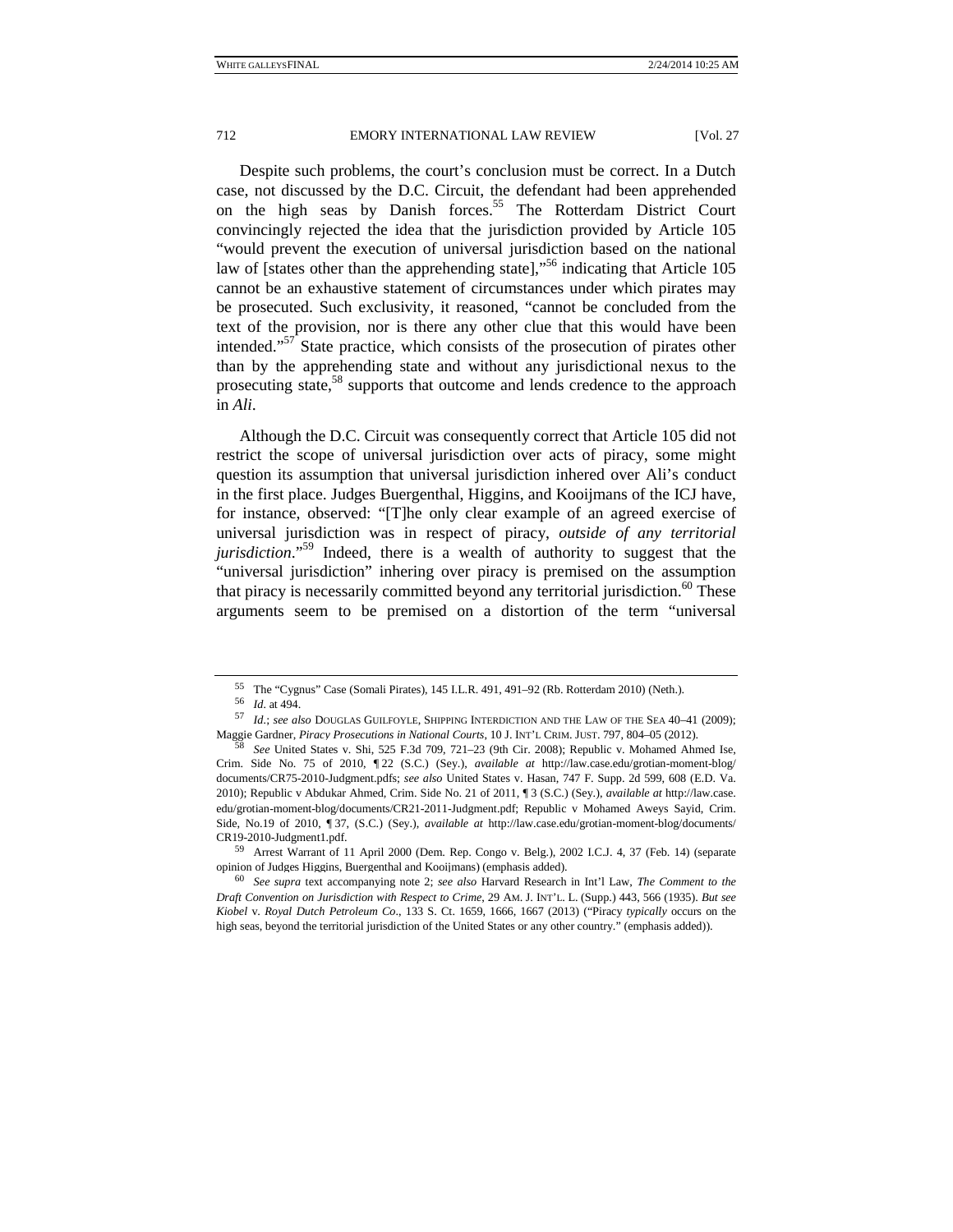jurisdiction," which is "an unfortunately misleading label, given the separate meaning that term has since acquired in international criminal law."<sup>61</sup>

Modern references to "universal jurisdiction" generally encapsulate the idea that "a State has jurisdiction to define and prescribe punishment for certain offenses" where another jurisdictional nexus to the forum state is lacking.<sup>62</sup> In the context of piracy, however, the term is often used in reference to the universal right to *enforce* such prescriptions on the high seas.<sup>63</sup> Despite this, that latter right is not truly "universal," because a state's "right to seize pirate ships . . . and to have them adjudicated upon by its court . . . cannot be exercised at a place under the jurisdiction of another State."<sup>64</sup> Because "[j]urisdiction to prescribe and jurisdiction to enforce are logically independent of each other,"65 there is no reason why international law should not uphold the universality of the former while restricting the latter.

A principled rationale for that outcome can be identified. Although some have suggested that universal jurisdiction over piracy is premised on its occurrence on the high seas,<sup>66</sup> that explanation cannot account for the lack of equivalent regimes governing narcotics trafficking and illegal broadcasting on the high seas, for instance. Furthermore, unlike war crimes and crimes against humanity, the peculiarities of the piracy regime cannot be justified with reference to "heinousness,"67 especially given that "malicious acts against

<sup>61</sup> GUILFOYLE *supra* note 57, at 27.<br><sup>62</sup> *See, e.g.*, RESTATEMENT (THIRD) OF FOREIGN RELATIONS LAW § 404(a)(1) (1986).<br><sup>63</sup> *See, e.g.*, ROBIN GEISS & ANNA PETRIG, PIRACY AND ARMED ROBBERY AT SEA: THE LEGAL FRAMEWORK FOR COUNTER-PIRACY OPERATIONS IN SOMALIA AND THE GULF OF ADEN 143-44 (2011) ("In the  $-44$  (2011) ("In the<br>Justice stated that<br>ment is potentially<br>dicative jurisdiction<br>since every State is *Case Concerning the Arrest Warrant*, Judge Guillaume of the International Court of Justice stated that 'international law knows only one true case of universal jurisdiction: piracy.' This statement is potentially misleading, since it is not clear what Judge Guillaume meant . . . . Certainly, universal adjudicative jurisdiction exists over other crimes . . . [but] it may well be argued that piracy is an exceptional case, since every State is competent to take enforcement measures against pirate ships."); Michael Bahar, *Attaining Optimal Deterrence at Sea: A Legal and Strategic Theory for Naval Anti-Piracy Operations*, 40 VAND. J. TRANSNAT'L L. 1, 15 (2007) ("Universal jurisdiction actually solves the problem of enforcement."); *see also* ILIAS BANTEKAS & SUSAN NASH, INTERNATIONAL CRIMINAL LAW, 157 (2003) ("[I]t is clear that Article 105 does confer universal jurisdiction on State parties with regard to piracy."); Bellish*, supra* note 24, at 14 ("[T]he importance of article 105 cannot be overstated, as it is that provision that codifies universal jurisdiction over piracy.").<br><sup>64</sup> Rep. of the Int'l Law Comm'n, 8th Sess., April 23–July 4, 1956, U.N. Doc. A/3159; GAOR, 11<sup>th</sup> Sess.,

Supp. No. 9, *reprinted in* [1956] 2 Y.B. INT'L L. COMM'N, 253, 289, U.N. Doc. A/CN.4/SER.A/1956/Add.1; s*ee also* Roger O'Keefe, *Universal Jurisdiction: Clarifying the Basic Concept*, 2 J. INT'L CRIM. JUST. 735, 740

<sup>(2004). 65</sup> O'Keefe, *supra* note 64, at 741. 66 *See supra* text accompanying note 2. 67 Eugene Kontorovich, *The Piracy Analogy: Modern Universal Jurisdiction's Hollow Foundation,*<sup>45</sup> HARV. INT'L L.J., 183, 210–23 (2004).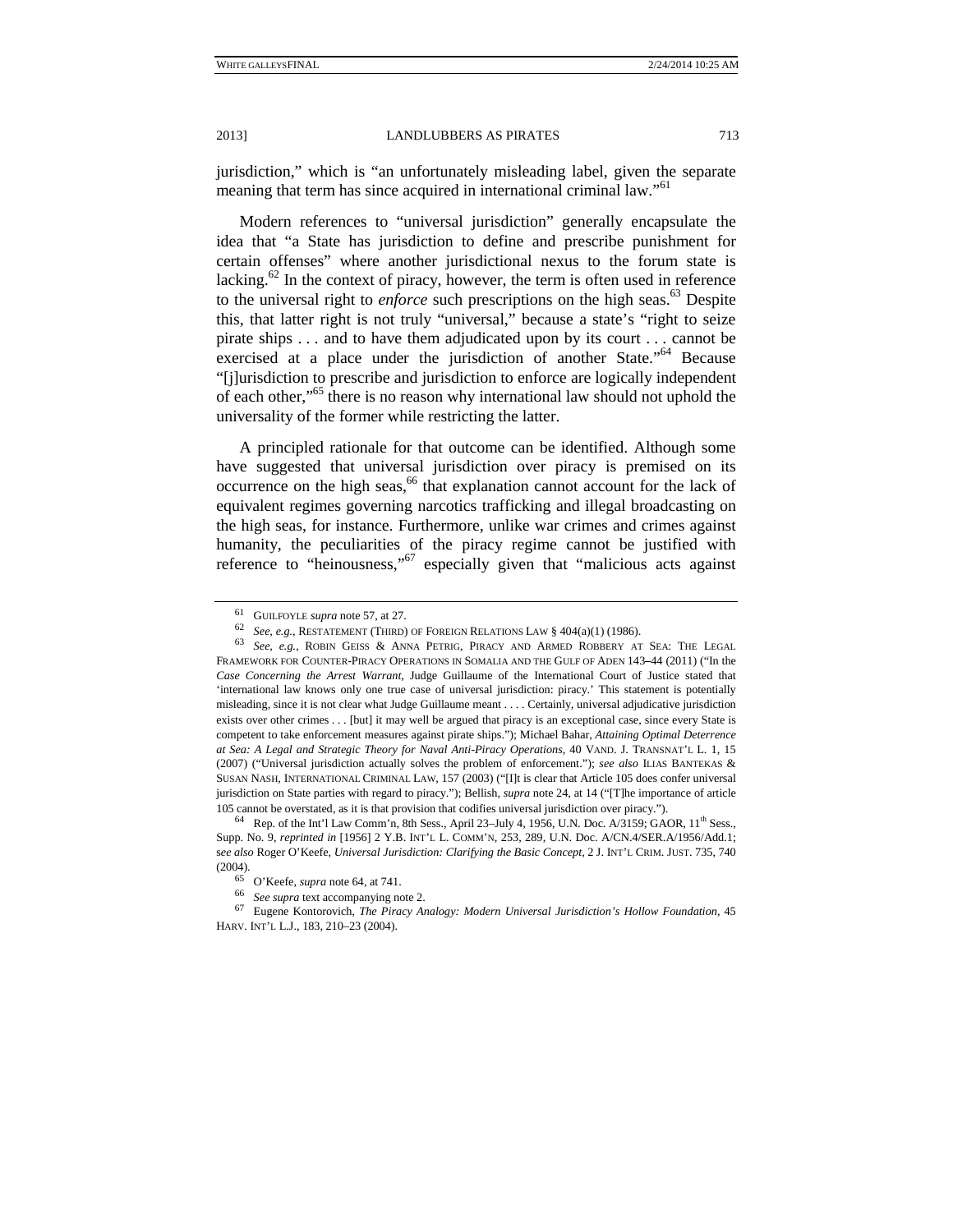inanimate objects," can constitute acts of piracy.<sup>68</sup> The best explanation of modern universal jurisdiction over piracy seems to be that, because "piracy endangers a common interest of all states (high-seas freedom of navigation), the exclusive jurisdiction of flag states does not obtain."69 The same rationale would justify the exercise by all states of prescriptive and adjudicative jurisdiction over land-based aiding and abetting, which equally jeopardize that same common interest.

### V. ALI'S HISTORICAL ARGUMENT

Ali's third argument was characterized as "eschew[ing] UNCLOS's text in favor of its drafting history—or, rather, its drafting history's drafting history.<sup>"70</sup> The definition of piracy in UNCLOS Article 101 is materially identical to that in Article 15 of the High Seas Convention (HSC) of  $1958$ <sup>71</sup> This drew heavily on the Harvard Draft Convention on Piracy which the International Law Commission (ILC) was "in general . . . able to endorse," when preparing the draft articles for use in HSC.<sup>72</sup> As Ali noted,<sup>73</sup> the Harvard research made clear that: "The act of instigation or facilitation is not subjected to the common jurisdiction unless it takes place outside territorial jurisdiction."<sup>74</sup>

If the Harvard research were accepted as determinative, this would have surely been decisive. Nonetheless, it is surprising that neither Ali nor the court referred to the ILC commentary to what became HSC Article 15, which is somewhat less historically remote than the Harvard research. That commentary emphatically states: "Piracy can be committed only on the high seas or in a place situated outside the territorial jurisdiction of any State, and cannot be committed within the territory of a State or in its territorial area."<sup>75</sup>

However, no such supplementary materials informed the court's interpretation. As is well-known, the preparatory work of the treaty and other

<sup>68</sup> *See* Institute of Cetacean v Sea Shepherd*,* 708 F.3d 1099, 1102 (9th Cir. 2013). 69 GUILFOYLE, *supra* note 57, at 28; *see also* Clyde H. Crockett, *Toward a Revision of the International Law of Piracy*, 26 DEPAUL L. REV. 81 (1976–77).<br><sup>70</sup> United States v. Ali, 718 F.3d 929, 938 (D.C. Cir. 2013).

<sup>&</sup>lt;sup>71</sup> Convention on the High Seas, art. 15, 29 April 1958, 450 U.N.T.S. 11.

*r of Piracy*, 26 DEPAUL L. REV. 81 (1976–77).<br><sup>70</sup> United States v. Ali, 718 F.3d 929, 938 (D.C. Cir. 2013).<br><sup>71</sup> Convention on the High Seas, art. 15, 29 April 1958, 450<br><sup>72</sup> Rep. of the Int'l Law Comm'n, 25, 10th Sess. <sup>72</sup> Rep. of the Int'l Law Comm'n, 25, 10th Sess., May 2-July 8, 1955, U.N. Doc. A/2934; GAOR, 10th <sup>12</sup> Rep. of the Int'l Law Comm'n, 25, 10th Sess., May 2-July 8, 1955, U.N. Doc. A/2934; GAOR, 10th Sess., Supp. No. 9, *reprinted in* [1955] 2 Y.B. INT'L L. COMM'N., 19, U.N. Doc. A/CN.4/SER.A/1955.<br><sup>73</sup> Ali, 718 F.3d at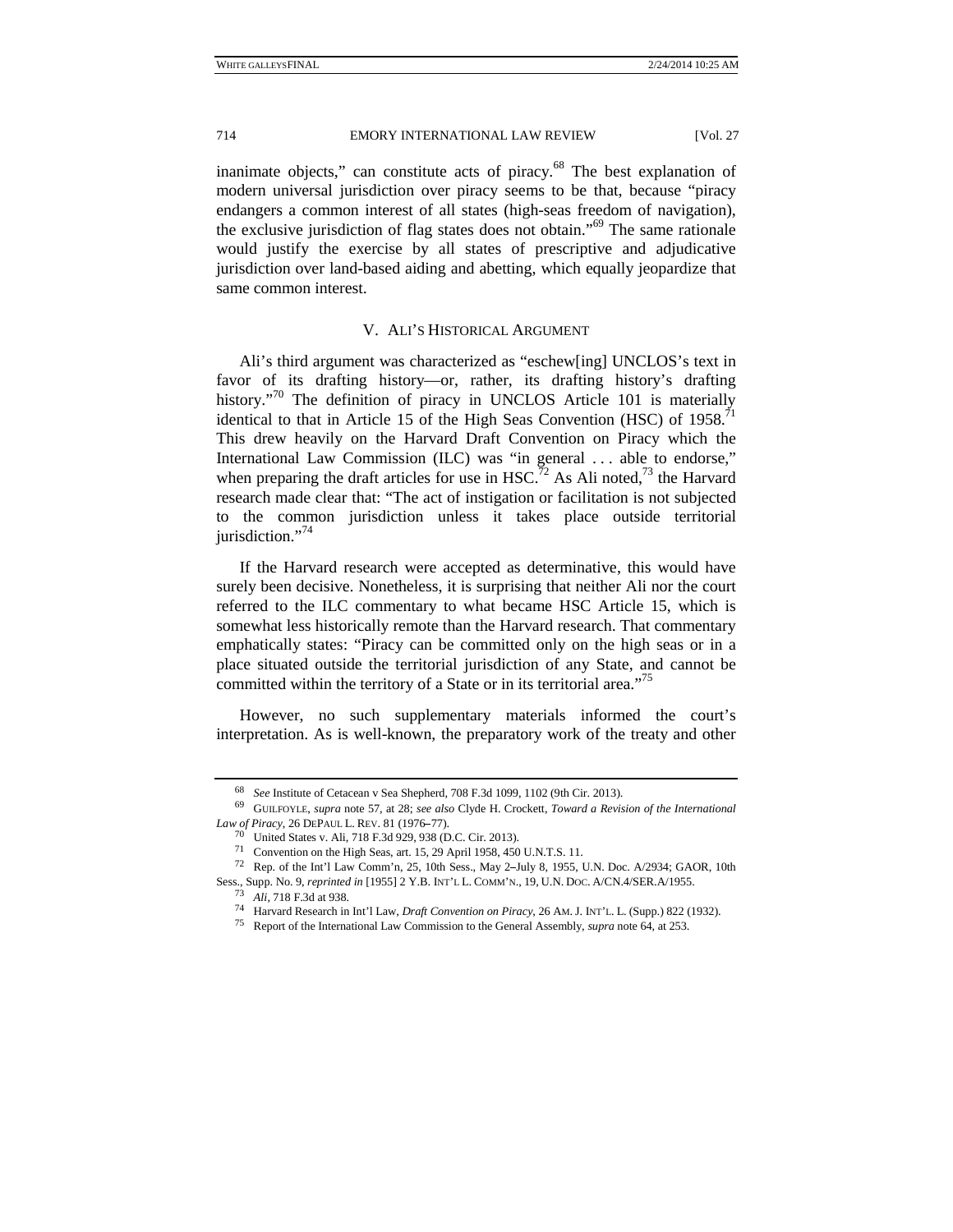"supplementary means of interpretation" are determinative only when VCLT Article 31 "leaves the meaning ambiguous or obscure" or "leads to a result which is manifestly absurd or unreasonable."<sup>76</sup> Having rejected Ali's contextual and jurisdictional arguments, the court was no doubt correct to conclude that "weighing the relevance of scholarly work that indirectly inspired UNCLOS is not an avenue open to  $\left[{\rm it}\right]$ ."<sup>77</sup>

As a result, the D.C. Circuit's starting premise remained intact: Because the language of Article 101(c) is expansive and contains no "high seas" requirement, there is no such requirement in international law. There was no reason to narrow the charges to acts of aiding and abetting occurring beyond the territorial jurisdiction of any state.

#### VI. WIDER IMPLICATIONS OF THE LACK OF "HIGH SEAS" REQUIREMENT

If the recent decision in *Ali* is followed, the rejection of any "high seas" requirement under Article 101(c) could have a dramatic impact on the suppression of Somali piracy, in addition to further unforeseen and arguably problematic consequences. Nonetheless, consideration of the proper scope of "intentional facilitation" suggests that such fears are unwarranted.

The prosecution of Ali, coupled with the recent prosecution of another pirate negotiator,78 seemingly forms part of a strategy to dismantle the organizational and economic structures sustaining piracy.<sup>79</sup> As observed by the Office of the U.N. Secretary General, the prosecution of the "relatively small number of individuals[,] who provide the leadership and financial management of piracy," most likely presents one of the more "strategically effective and . . . cost-effective" responses to piracy.80 Given that the proliferation of Somali piracy depends on the "effective informal banking sector" which

<sup>76</sup> VCLT, *supra* note 21, art. 32. 77 *Ali*, 718 F.3d at 939. 78 *See* United States v. Shibin, Crim. Act. No. 2:11cr33, 2012 WL 8231152 (E.D. Va. April 16, 2012); United States v. Shibin*,* 722 F.3d 233 (4th Cir. 2013). 79 *See, e.g.*, *Hearing on Update on Efforts to Combat Piracy Before the Subcomm. on Coast Guard and* 

*Maritime Transportation of the H. Comm. on Transportation and Infrastructure*, 113th Cong. (2013) (Statement of Andrew J. Shapiro, Assistant Secretary, Bureau of Political-Military Affairs), *available at* http:// www.state.gov/t/pm/rls/rm/2013/207361.htm.<br><sup>80</sup> U.N. Secretary-General, *Report of the Secretary-General on the Modalities for the Establishment of* 

*Specialized Somali Anti-Piracy Courts,* ¶ 64, U.N. Doc. S/2011/360 (Jun. 15 2011).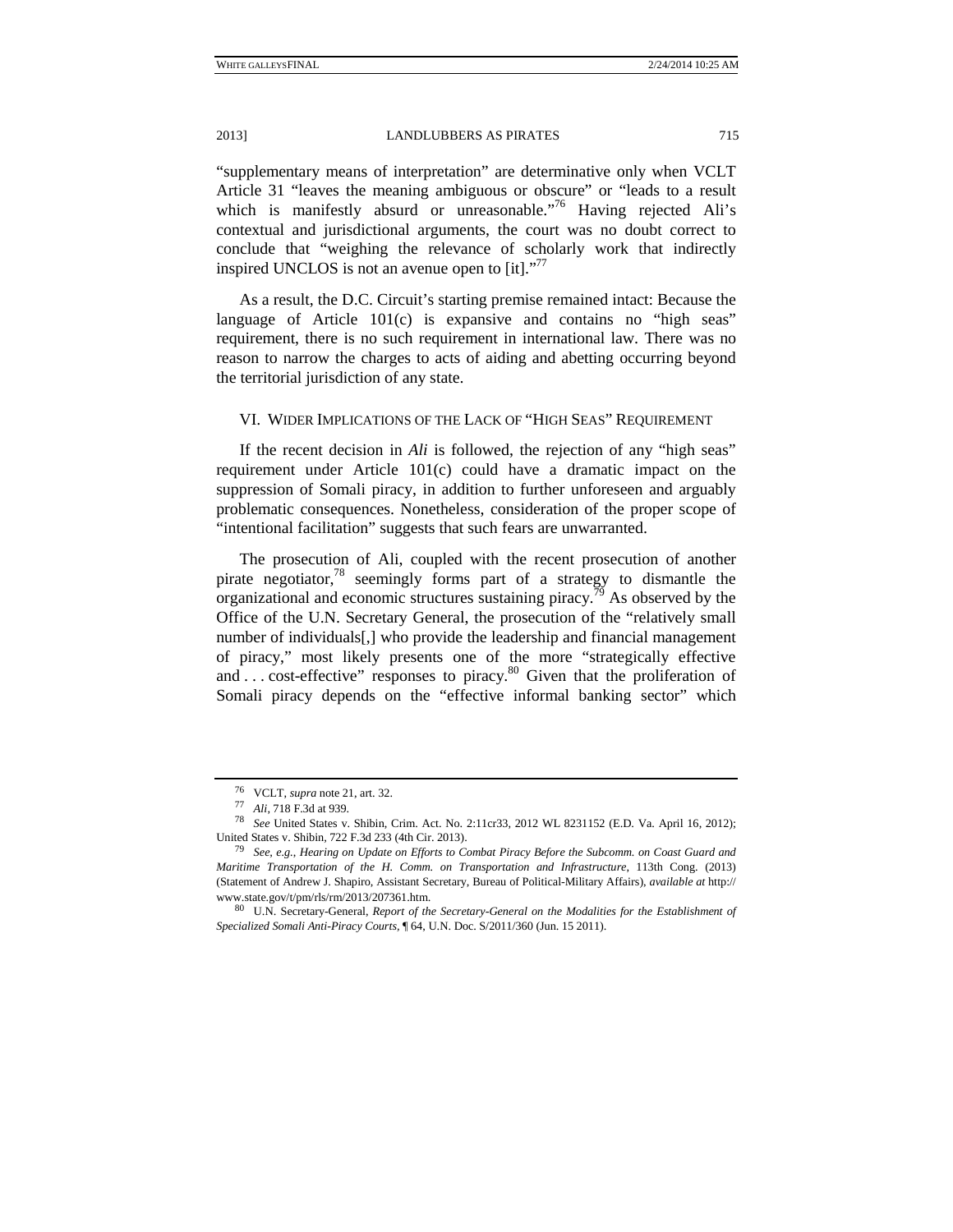handles the proceeds of ransoms,  $81$  the use of Article 101(c) to prosecute landbased facilitators has a sound policy rationale.

However, it will be recalled that Ali was only prosecuted because he travelled to the U.S. as "Director General of the Ministry of Education for the Republic of Somaliland," having been invited to a "sham" education conference in the U.S. $^{82}$  The uncertain meaning of "intentionally facilitate,"  $^{83}$ coupled with the "widely known" political connections of pirate leaders, <sup>84</sup> could arguably jeopardize international development efforts by deterring other Somali leaders from engaging with future such overseas reconstruction efforts.<sup>85</sup>

More strikingly, the lack of any "high seas" requirement raises the question of whether "paying ransom to pirates could even be regarded as piracy itself" on the basis that such payments have been "proven to facilitate piracy in Somalia."<sup>86</sup> In view of the extent to which the shipping, financial and insurance sectors rely on the lawfulness of ransom payments in jurisdictions such as the U.K.,  $87$  the effective criminalization of ransom payment as "piracy" could have far-reaching commercial consequences. In addition, the same reasoning threatens to label as "pirates" those who donate to anti-whaling groups, such as Sea Shepherd.<sup>88</sup> The decision in *Ali* consequently necessitates urgent clarification of the phrase "intentionally facilitate."

Although the district court held that the municipal definition of "aiding and abetting [is] functionally equivalent" to intentional facilitation under art  $101(c)$ ,  $\frac{89}{c}$  the precise limits of intentional facilitation in international law have

<sup>81</sup> Douglas Guilfoyle, *Somali Pirates as Agents of Change in International Law-making and Organisation,* <sup>1</sup> CAMBRIDGE J. INT'L. & COMP. L. 81, 88 (2012). 82 *Ali,* 718 F.3d at 933. 83 Roger L. Phillips, *Pirate Accessory Liability—Developing a Modern Legal Regime Governing* 

*Incitement and Intentional Facilitation of Maritime Piracy,* FL. J. INT'L. L. (forthcoming) (manuscript at 6), *available at http://dx.doi.org/10.2139/ssrn.2158023.*<br><sup>84</sup> U.N. Secretary-General, *supra* note 80, ¶ 64.<br><sup>85</sup> Certain individuals with links to piracy have been issued with diplomatic passports precisely for this

reason. *Exclusive: Somali Pirate Kingpins Enjoy "Impunity"*U.N. Experts, REUTERS, Jul. 17, 2012, *available* biracy-idUSBRE86G0ZN20120717.<br>
ich, *Paying Danegeld to Pirates—Humanitarian*<br>
UNITED NATIONS L. 105, 121 n.57 (2011).<br>
V Ransom Role, FIN. TIMES (Aug. 8 2010), http://<br>
0. *at* http://www.reuters.com/article/2012/07/17/us-somalia-un-piracy-idUSBRE86G0ZN20120717.

<sup>86</sup> Andreas S. Kolb, Tim René Salomon, & Judith Udich, *Paying Danegeld to Pirates—Humanitarian Necessity or Financing Jihadists?*, 15 MAX PLANCK Y.B. OF UNITED NATIONS L. 105, <sup>121</sup> n.57 (2011). 87 *See* Michael Peel, *Somali Crackdown Threatens City Ransom Role,* FIN. TIMES (Aug. 8 2010), http://

www.ft.com/cms/s/0/7b63413c-a31a-11df-8cf4-00144feabdc0.html. 88 Sea Shepherd was recently held to have committed acts of piracy. Institute of Cetacean v Sea

Shepherd*,* 708 F.3d 1099, 1101 (9th Cir. 2013). 89 *Ali*, 885 F.Supp.2d at 30 (citing Abuelhawa v. United States*,* 556 U.S. 816, 821(2009)).